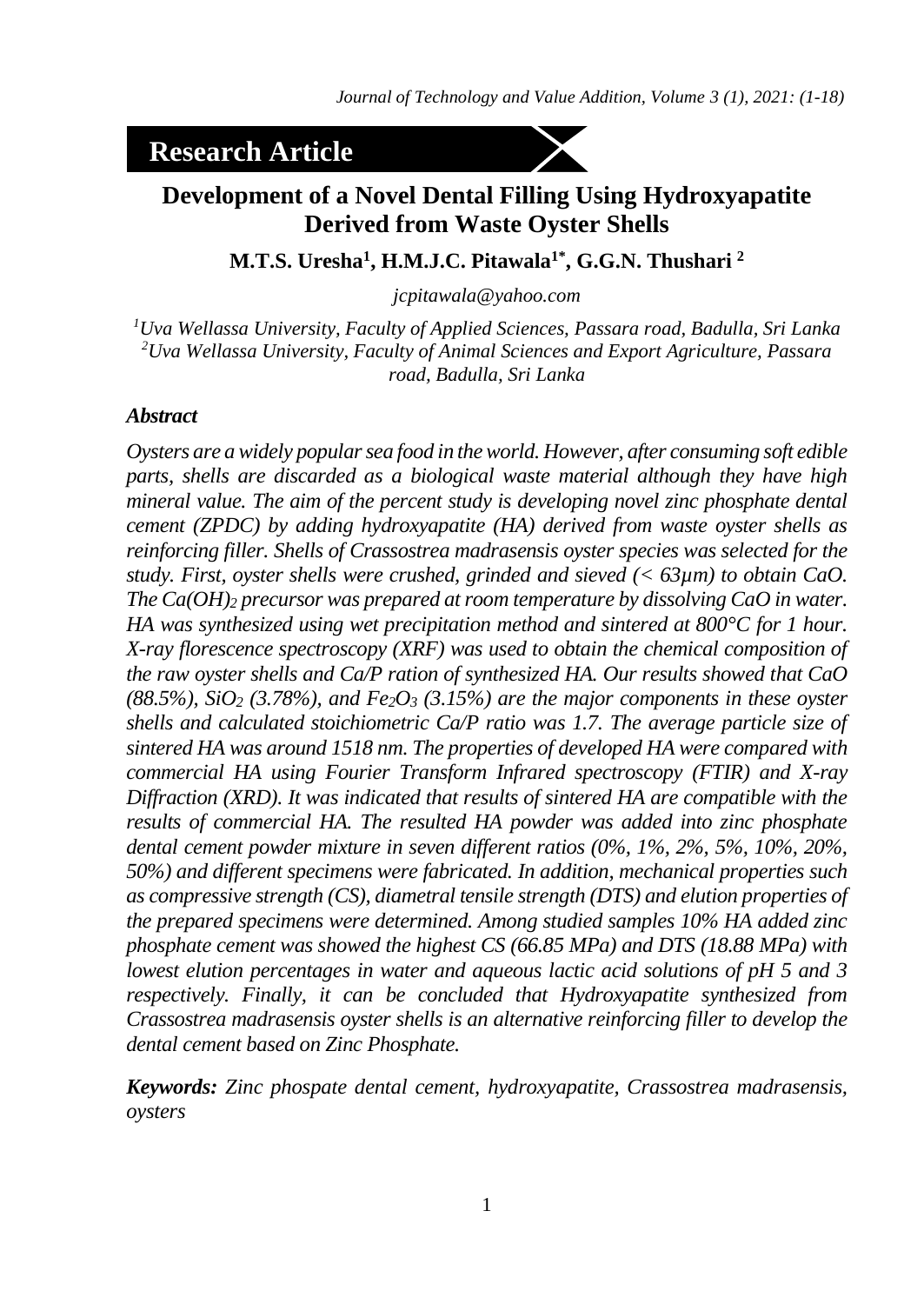## **1. Introduction**

Oysters are a popular sea food all over the world. People have been consuming them since the pre-stone age. However, from the total weight of an oyster, around 70-90% is shell and it is discarded after scraping the edible meat. In 2016, 438 billion tons of oysters were produced. The majority of the shells were unduly discarded, presenting a public health problem (Jamarun *et al*., 2015). In Korea about 300,000 tons of oyster shells are generated annually and their government has financed a project to increase recycling of this waste. If this waste has been left untreated for a long time, it can be a source of nasty smell as a consequence of the decay of flesh remnants attached to the oyster or the microbial decomposition of salts into gases such as  $NH<sub>3</sub>$ ,  $H<sub>2</sub>S$  and amines (Kantharia *et al*., 2014). Currently, they only 30% of the shells are being recycled and use for cement production, poultry and fish feed, fertilizer production and as a food additive. Still the majority around 70% is discarded.

Being an island, Sri Lanka has several ideal natural oyster habitats in the coastal belt of the country. Among them most notable ones are Trincomalee bay, Tangall and Mirissa fisheries harbor, Puttlam and Muttuwaran lagoons. However, oyster farming is done in Sri Lanka in minor scale (Piyathilaka *et.al*., 2012) and small portion of waste oyster shells is being used for poultry feed preparation in Sri Lanka.

Oysters coming under the Genus*, Crassostrea* and *Saccostrea* are observed along the Indian and Sri Lankan coasts (Abdulrahman *et al.,* 2014). Among them four species are considered economically important including *Crassostrea madrasensis*, *Crassostrea gryphoides, Crassostrea rivularis* and *Saccostrea cucullata.* (Yoon *et al.,* 2003) *C.madrasensis* and *S.caulata* are edible oyster species cultured in Sri Lanka. *C. madrasensis*, is more popular among them and has been selected for this study.



**Figure 1:** (a) Dorsal and (b) Ventral view of a cleaned *Crassostrea madrasensis* shell.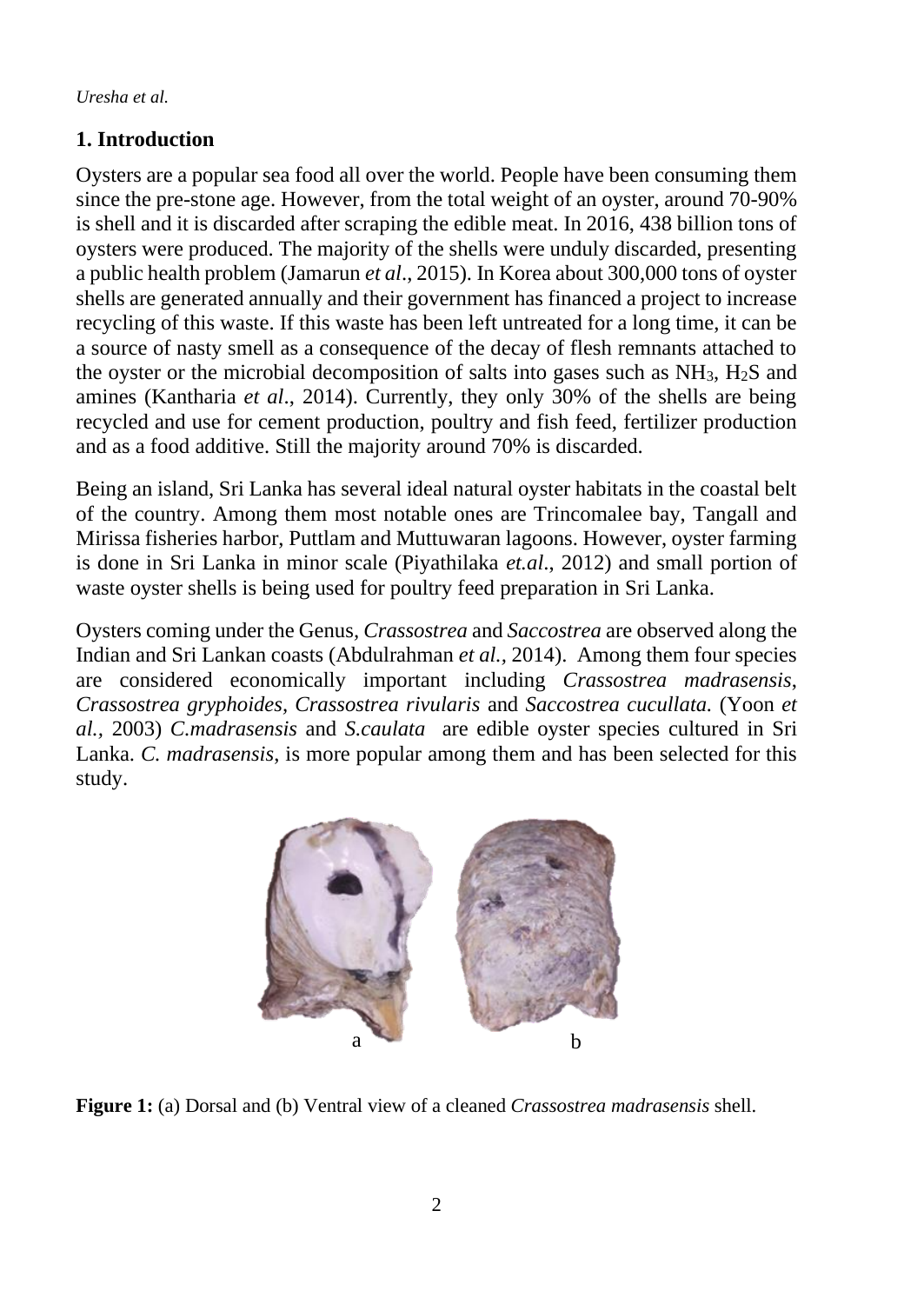Hydroxyapatite (HA) is the main mineral constituent of human bones and teeth with the Ca/P molar ratio is 1.67. It is not only a biocompatible, non-toxic, nonimmunogenic and non-inflammatory agent, but also bioactive (Wu *et al*., 2011). Synthesized HA can directly bond to the host bone and teeth as an artificial material. The main applications of HA are repairing defects in dental and orthopedic sites, immediate tooth replacement, augmentation of alveolar ridges, pulp capping material and maxillo-facial reconstruction, etc. Hence researchers have tried to customize its properties such as mechanical strength, solubility and sintering ability by controlling its composition, morphology and particle size (Wilcock *et al*., 2017).

The major component of an oyster shell is  $CaCO<sub>3</sub>$  and it is approximately around 96% and other components are in trivial amounts. Different methods such as wet chemical methods, hydrothermal processes, sol-gel synthesis and solid-state reaction have been adopted for the synthesis of HA from  $CaCO<sub>3</sub>$  sources like egg shells, lime stones, oyster shells (Rujitanapanich *et al*., 2014). However, the widely used technique is the wet precipitation method. Here, oyster shells are sintered to decompose CaCO<sub>3</sub> into CaO and dissolved in water to obtain  $Ca(OH)_2$  precursor treated with  $H_3PO_4$  to obtain HA.

A dental filling is a direct restoration that is used to repair a decayed or damaged tooth. There is a wide spectrum of dental fillings and out of them most popular types of dental fillings are metal fillings (gold, silver), amalgam fillings, composite resin fillings (chemically cured, light cured and dual cured), ceramic fillings and glass inomer fillings (acrylic resins). Among different ceramic fillings, zinc phosphate cement (ZPC) is one of the oldest dental cement and still it is being used in minor scale. The significance of the zinc phosphate dental cement in the modern world is that it acts as a standard to measure the properties of novel dental fillings (Fleming *et al*., 2001).

In this work, we developed a novel dental filling material based on zinc phosphate and hydroxyapatite (HA) derived from waste oyster shells. Waste shells of *Crassostrea madrasensis* oyster species was selected for the study. First, HA was synthesized and characterized for its chemical composition and structure. In addition, the properties of developed HA were compared with commercial HA. Finally, different zinc phosphate cement samples were prepared after incorporation of resulted HA powder and measured their mechanical properties.

# **2. Material and Methods**

# **2.1 Synthesis of Hydroxyapatite**

# **2.1.1 Preparation of CaO Powder**

Raw waste oyster shells were obtained from "Tropical oysters" institute which is located at Nigambo, Sri Lanka. Shells were washed thoroughly with tap water and a brush and rinsed with distilled water. After that wet shells were dried in an oven at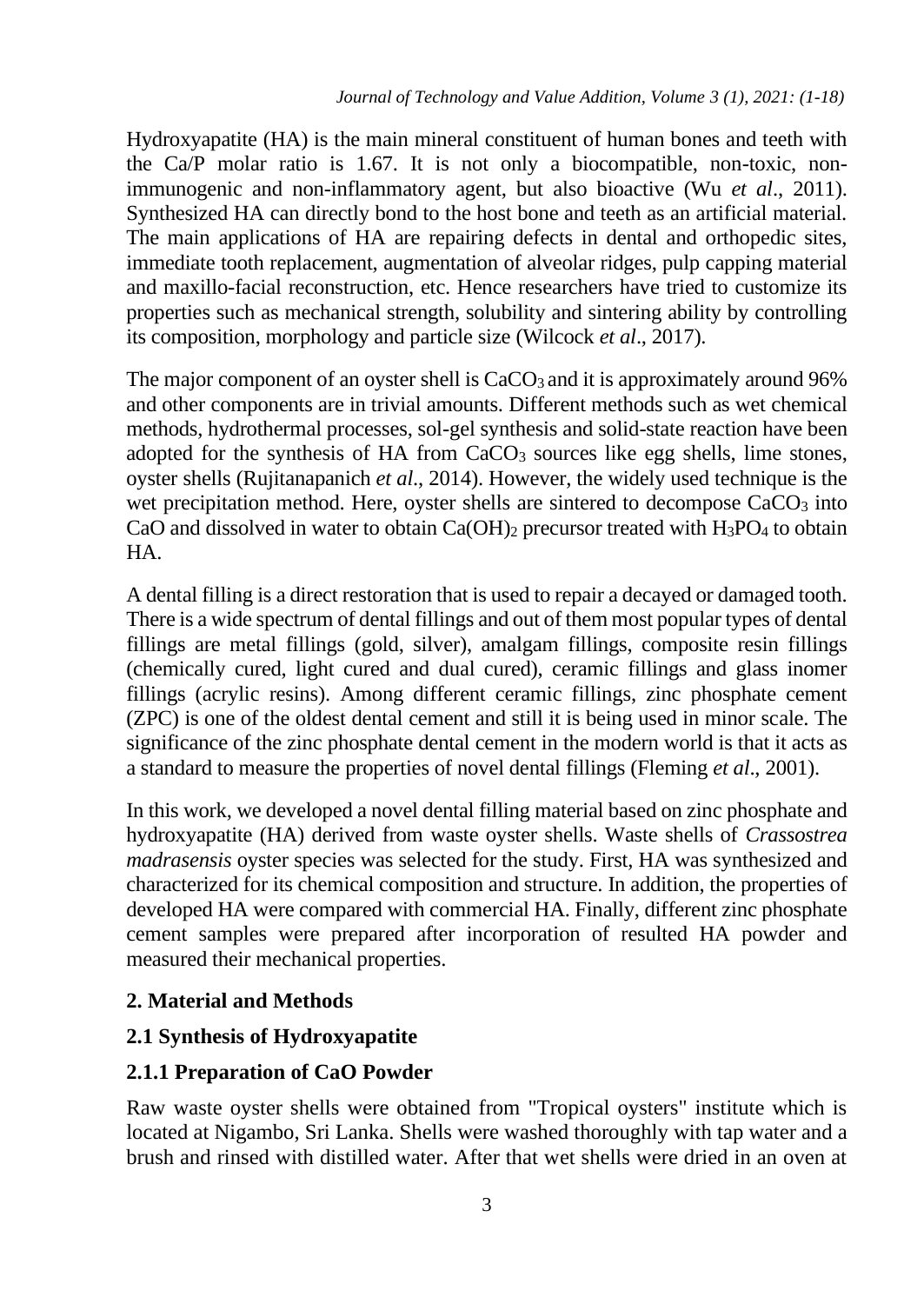120°C for two hours and grinded into a fine powder using a jaw crusher. Dry particles less than 63 µm were obtained using an auto sieve shaker (Matest, A060-01, Italy). Finally oyster shell powder was calcined in an electric muffle furnace (Nebertherm, Germany) at 900°C for one hour to obtain the CaO powder after releasing carbon dioxide.

# **2.1.2 Wet Precipitation of Hydroxyapatite**

The resulted CaO powder  $(83.7 \text{ g})$  and distill water  $(510 \text{ ml})$  were added into a 1 l beaker and stirred continuously for 1 hour. Next the suspension was allowed to settle for five minutes and the supernatant was carefully separated from the sediment. The supernatant was the  $Ca(OH)_2$  precursor and it was reacted with a solution of 40 ml orthophosphoric acid in 200 ml of distilled water. In order to obtain a hydroxyapatite slurry, phosphoric acid solution was added drop vice very slowly to  $Ca(OH)_2$ precursor for three hours at room temperature (25°C) stirring vigorously. During the addition, the pH value was maintained between 8-10 to obtain the correct Ca/P stoichiometric ratio (1.67). Here, concentrated aqueous ammonia (NH4OH) solution was used. Next the reaction mixture was allowed to age for 1 day and the precipitate was separated by vacuum filtration, washed twice with distill water. The filtered cake was oven dried at 120°C for four hours and then grounded to a powder using a mortar and pestle. Finally, resulted powder was sintered at 800°C for 1 hour.

## **2.2 Preparation of Ceramic Mixture**

The composition of the prepared ceramic mixture  $(100 \text{ g})$  is shown in the following Table 1. Next the powder mixture was sintered at 1000°C for 1h and the sintered powder was grounded using a mortar and pestle.

**Table 1:** Composition of ceramic mixture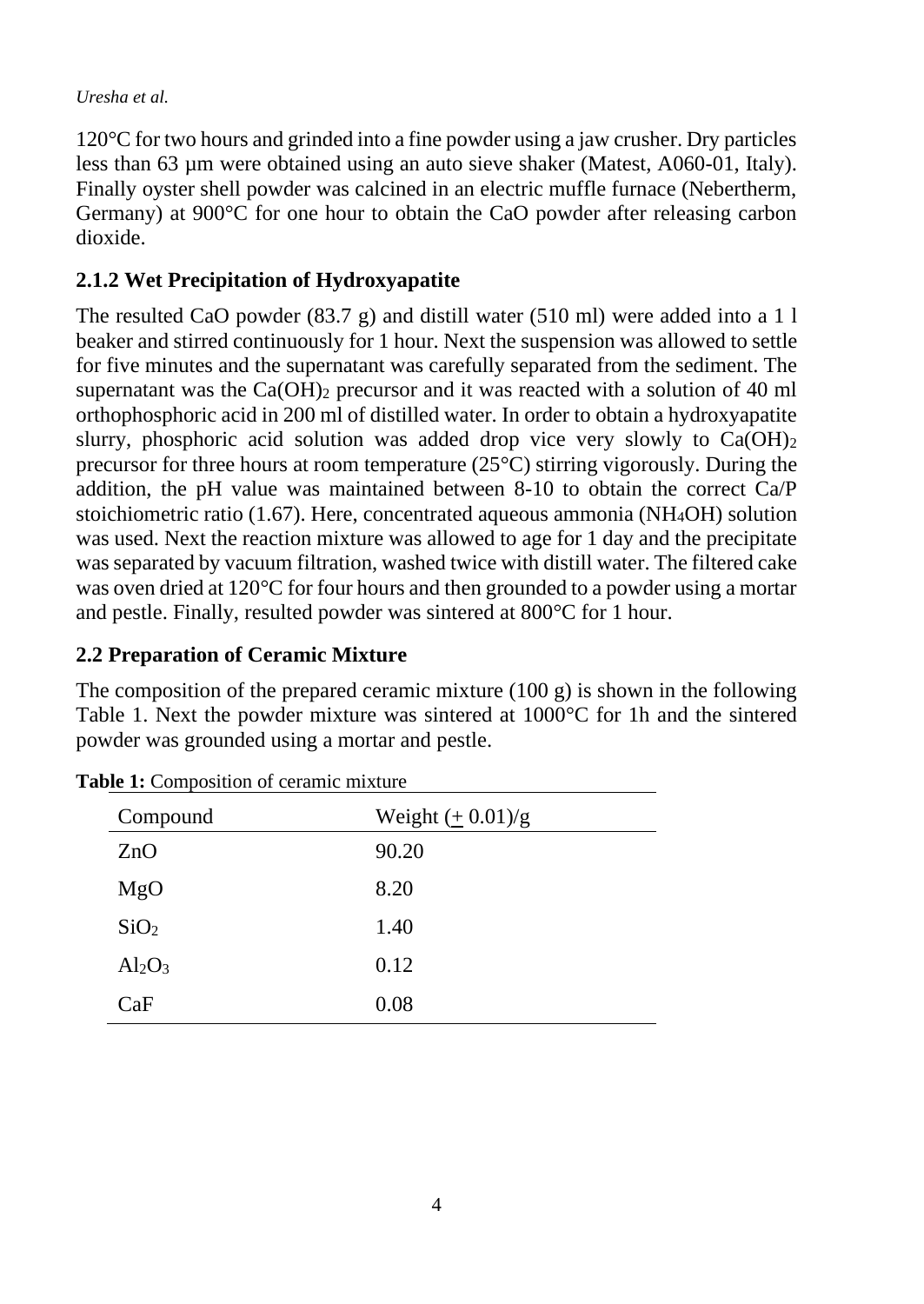## **2.3 Preparation of Liquid Mixture**

The composition of the prepared liquid mixture (100 ml) is shown below in Table 2.

| Compound  | Volume $(\pm 0.1)$ /ml |
|-----------|------------------------|
| $H_3PO_4$ | 48.0                   |
| Water     | 42.0                   |

**Table 2:** Composition of the liquid mixture

After preparing  $H_3PO_4$  aqueous solution 3.0 g of Al powder and 7.0 g of Zn powder were added it. Special safety measures were taken since the reaction is exothermic and produce Hydrogen gas.

#### **2.4 Preparation of HA added Ceramic Samples**

Prepared HA was added into ceramic mixture in seven ratios (1%, 2%, 5%, 10%, 20%, 50%). For each sample, total weight was kept as 15 g. Table 3 shows the details of the prepared samples.

| Weight % | HA weight $(± 0.01)/g$ |
|----------|------------------------|
| 0%       |                        |
| 1%       | 0.15                   |
| 2%       | 0.30                   |
| 5%       | 0.75                   |
| 10%      | 1.50                   |
| 20%      | 3.00                   |
| 50%      | 7.50                   |

**Table 3:** Weight of hydroxyapatite in different samples

Samples from each ratio were prepared by carefully mixing powder mixture and liquid mixture on a clean dry cooled glass slab (placed in the refrigerator for 1 hour) using a stainless-steel spatula. In order to obtain a homogeneous consistency, the measured amount of powder was divided in to small portions and mixed with liquid one after the other.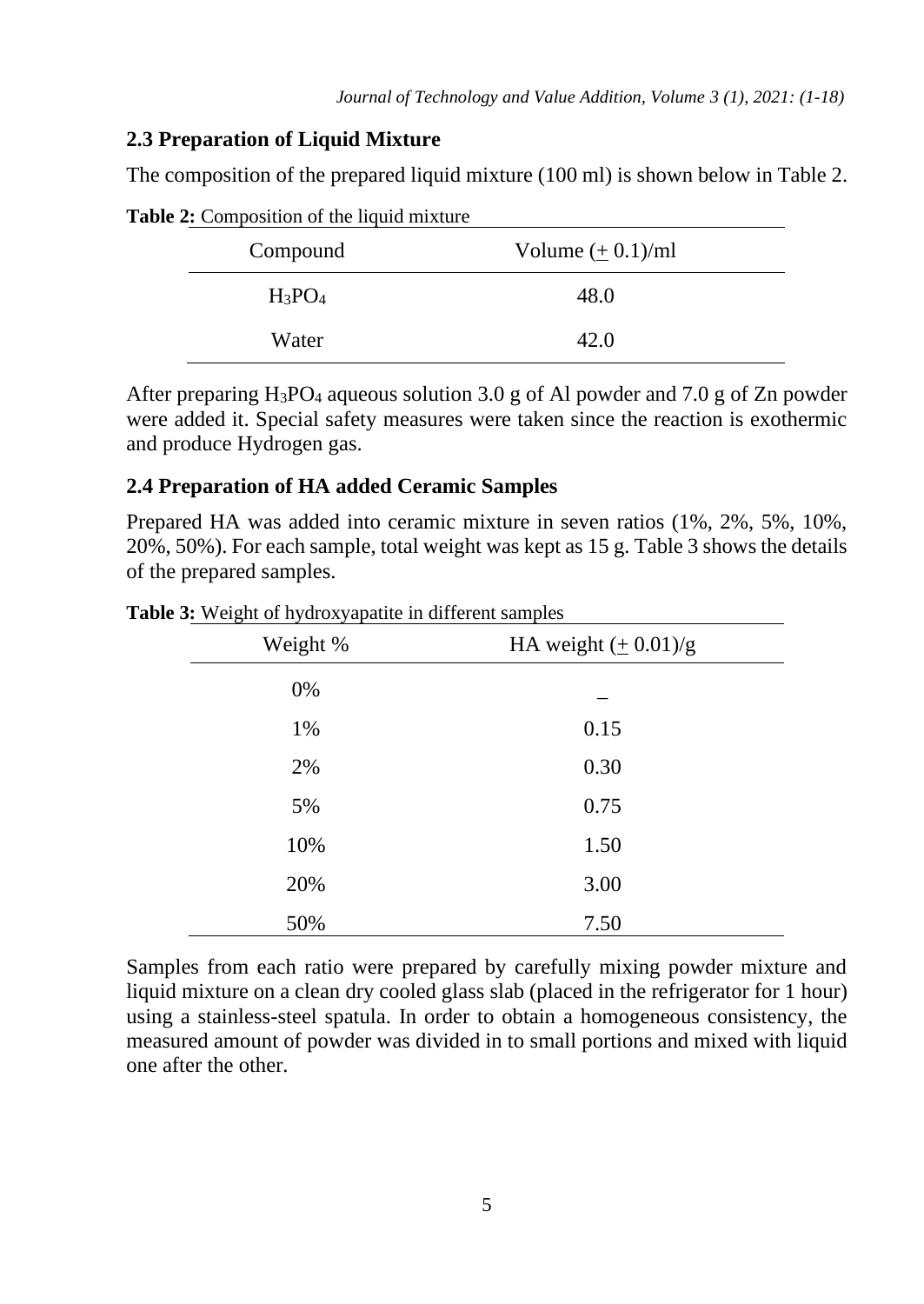The resultant pulp was deliberately inserted into a split wooden mold with cylindrical grooves  $(h=15 \text{ mm}, d=12 \text{ mm})$  where the inside of the cavities was coated with wood wax. Next the samples were carefully removed from the mold after 24 hours.

# **2.5 Characterization**

# **2.5.1 XRF Analysis**

X-ray florescence spectrometer (Rigaku, Japan) was used to obtain the composition of the raw oyster shell powder and synthesized HA.

# **2.5.2 FTIR Analysis**

Fourier Transform Infrared spectrophotometer (Bruker Alpha, Germany) was used to analyze the functional groups of the commercial HA, synthesized unsintered and sintered HA samples. It was carried out with the KBr pellet method in the frequency range of 500-4000 cm<sup>-1</sup>.

# **2.5.3 XRD Analysis**

Rigaku-Ultima IV X-Ray Diffractometer (KYOWAGLAS-XATM, Japan) was used to do the structural characterization of commercial HA, synthesized unsintered and sintered HA samples. X-Ray diffraction (XRD) patterns were collected by using Cu- k $\alpha$  = 1.5405 A<sup>o</sup> radiation.

# **2.5.4 Particle Size Analysis**

Malvern Zetasizer version 7.03 (serial number: MAL1032006) particle size analyzer was used to analyze the particle size of synthesized sintered HA powder. Size distribution report by intensity and size statistic report by intensity were obtained.

# **2.5.5 Mechanical Characterization**

The compressive strength (CS) and the diametral tensile strength (DTS) of the prepared samples were measured using the universal testing machine (JTMS1000, Taiwan). Diametral tensile strength (indirect tensile strength) is an indirect measurement of the tensile strength. There the cylindrical specimen is rolled and compressed as shown in the Figure 2.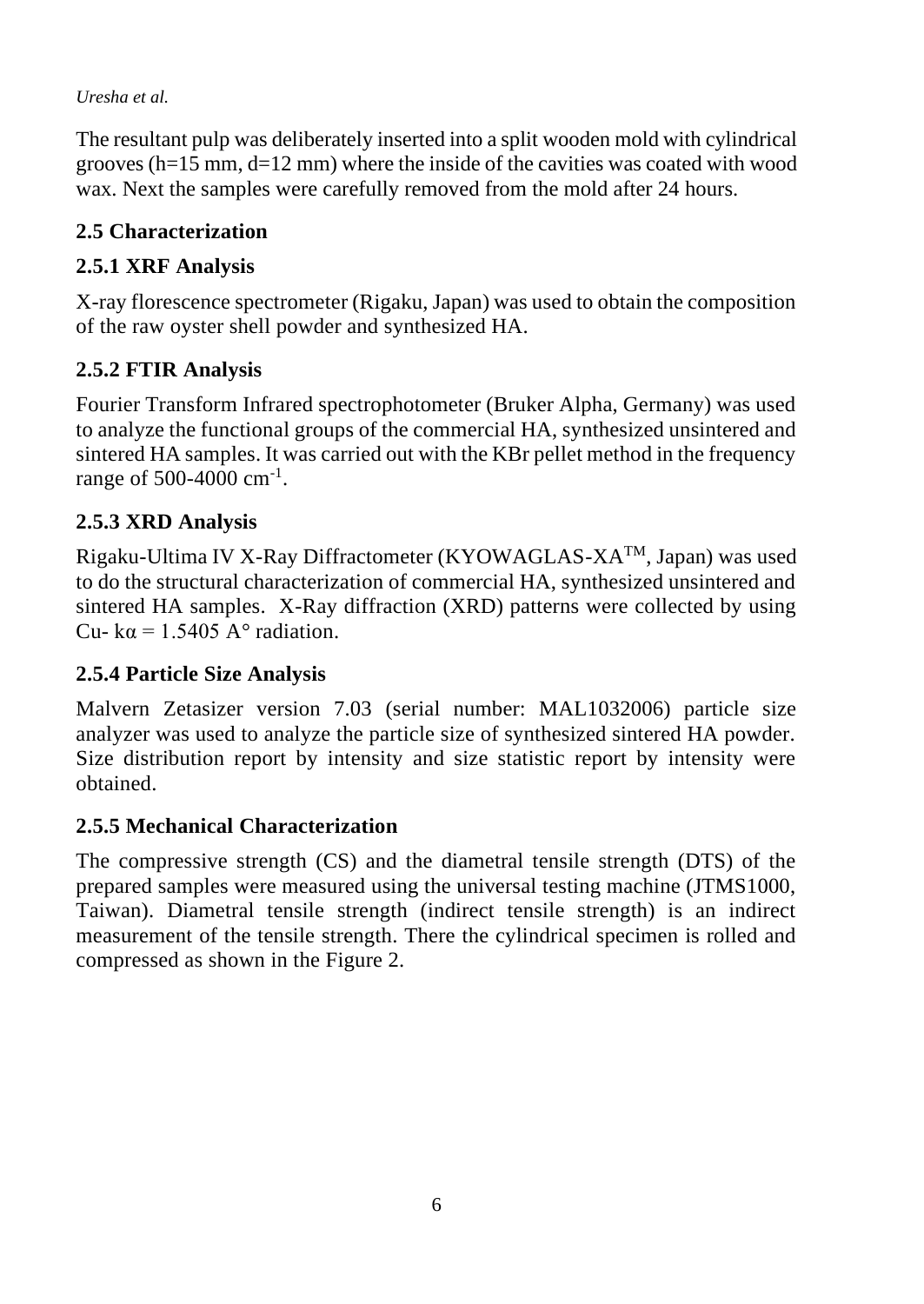*Journal of Technology and Value Addition, Volume 3 (1), 2021: (1-18)*



**Figure 2:** The schematic representation of DTS and CS

#### **2.5.6 Elution Test**

Elution is the loss of a desired material due an external factor with the passage of time. In the present work, elution properties of the Zinc phosphate dental cement were evaluated in water and aqueous lactic acid solutions of pH 3 and 5. A specimen from each ratio was taken and they were placed in an oven at 35°C for until a constant weight was obtained and it was recorded as the initial weight  $(m_0)$ . After that they were immersed separately in McCartney bottles containing 15 ml from each solution and kept for seven days. Next the specimens were taken out and blotted with tissue paper and placed in the oven until a constant weight was obtained. It was recorded as dry weight  $(m_1)$ , The elution percentage  $(E_p)$  was calculated using the following formula.

$$
E_p = \frac{m_0 - m_1}{m_1} \times 100\%
$$
 (1)

#### **3. Results and Discussion**

#### **3.1 XRF Analysis**

#### **3.1.1 Raw Oyster Shell Powder**

The XRF analysis of raw oyster shells showed that it has CaO as the major constituent with 88.5%. Other oxides i.e.,  $SiO<sub>2</sub>$  and Fe<sub>2</sub>O<sub>3</sub> were the major impurities found in oyster shells containing  $3.78\%$  and  $3.51\%$  respectively. SiO<sub>2</sub> is a common impurity which found in clam, mussel oyster shells as they live in saline and brackish sandy bottoms. Fe<sub>2</sub>O<sub>3</sub> is a result of poor water quality of lagoons, bays and the sea due to industrial pollutions. With the passage of time  $Fe<sub>2</sub>O<sub>3</sub>$  and other impurities percent in the surrounding water accumulate in the valves of the oysters (Ragukumar *et al*., 1989). Biological metal accumulation by a wide variety of organisms, ranging from prokaryotes to eukaryotes, is a well-known phenomenon. These chemotrophic bacteria and algae colonized on top of the shell surface obtain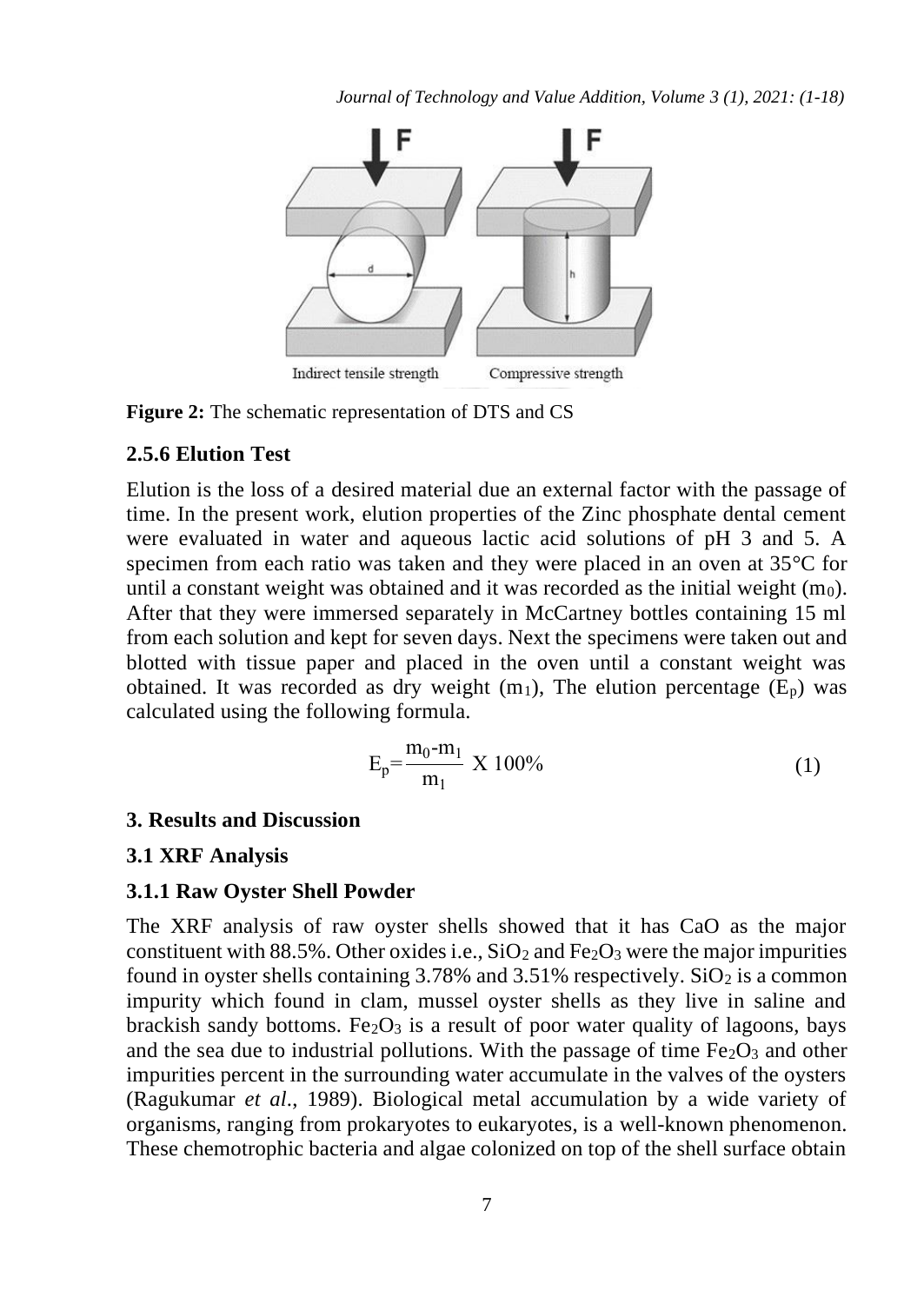energy by the oxidation of electron donors in their environment. In some cases, reduced metals are used as an energy source, as in iron bacteria, or as electron donors or acceptors. In others, they are acted upon to detoxify the environment and precipitate the excess toxic metals or to concentrate iron for growth and eliminate competition (Murphy *et al*., 1976). Deposition of iron as ferric hydroxide in nodules and sheaths in species of green algae and in mucilaginous sheaths of freshwater cyanobacteria has been reported. Magnetite ( $Fe<sub>3</sub>O<sub>4</sub>$ ) biomineralization by freshwater and marine magnetotactic and nonmagnetotactic anaerobic bacteria has also been investigated (Cariou *et al*., 2017).

| Compound                       | Weight % |
|--------------------------------|----------|
| CaO                            | 88.5%    |
| SiO <sub>2</sub>               | 3.78%    |
| Fe <sub>2</sub> O <sub>3</sub> | 3.51%    |
| $Al_2O_3$                      | 1.6%     |
| MgO                            | 0.628%   |

**Table 4:** XRF results of raw oyster shell powder

 $A<sub>2</sub>O<sub>3</sub>$  and MgO were found in trivial amounts as impurities. These results showed that certain purification steps are needed in order to obtain a highly purified  $Ca(OH)_2$ precursor. Silicon dioxide and ferric oxide could easily be removed by gravity filtration as the sediment in the bottom of the container after magnetic stirring.

# **3.1.2 Synthesized Hydroxyapatite**

XRF results of synthesized HA showed that CaO and  $P_2O_5$  are in 53.6% and 42.8% respectively. In generally, the literal Ca/P of hydroxyapatite is 1.67. However, the calculated experimental stoichiometric Ca/P ratio of our synthesized HA was 1.709.The experimental value is very close to the theoretical value and it indicates that we can successfully synthesis hydroxyapatite following above procedure. A minor imbalance of synthesis product during high temperature treatment can lead to composition of β-, α-TCP, or other phases. One of the main non-stoichiometry reasons is inclusion of impurities, often substitutions of  $Ca^{2+}$  or interpenetration of other ions in the crystal lattice. In total, biological calcium phosphates are defined as calcium hydroxyapatites with deficient of calcium, Ca  $_{10-x}$  (PO<sub>4</sub>)<sub>6-x</sub>(HPO<sub>4</sub>)  $_{x}$ (OH)<sub>2-x</sub> (0<x<2), including the substituting atoms or groups for example, Mg<sup>2+</sup>, Na<sup>+</sup>, K<sup>+</sup>, Sr<sup>2+</sup>, or Ba<sup>2+</sup> substitute Ca<sup>2+</sup>, CO<sub>3</sub><sup>2</sup>-, H<sub>2</sub>PO<sup>4-</sup>, HPO<sub>4</sub><sup>2</sup>-; SO<sub>4</sub><sup>2</sup>- substitute PO<sub>4</sub><sup>3-</sup> , F, Cl,  $CO_3^2$ , and  $PO_4^3$  substitute OH (Morgan *et al.*, 2000).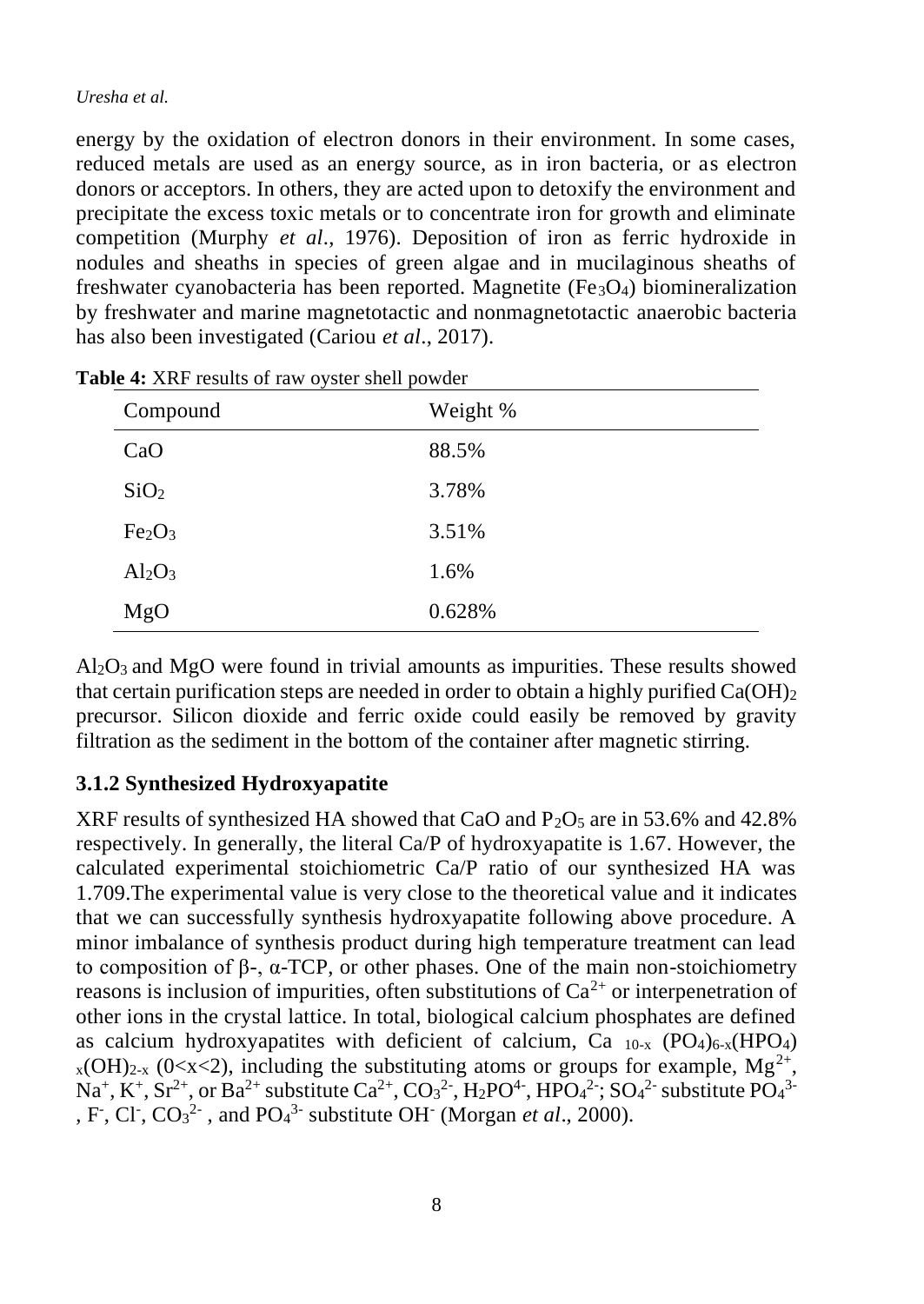#### **3.2 FTIR Analysis**

Figure 3 given below is the FTIR spectrum of commercial hydroxyapatite and Table 5 shows the wavenumbers of corresponding mode of assignments. Selected anion vibrations of  $PO_4^3$  group *i.e.*, P-O symmetric and asymmetric stretching can be found around wave numbers  $560,600$  and  $960-1090$  cm<sup>-1</sup> having the highest intensity. Symmetric and asymmetric stretching vibrations of  $CO<sub>3</sub><sup>2</sup>$  group are appeared around 1418 and 1458 cm-1 with the small intensity values. The broad peak found in between  $2500-3700$  cm<sup>-1</sup> with a medium intensity is due to the adsorbed water molecules (Reyes-Gasga *et al*., 2013).



**Figure 3**: FTIR spectrum of commercial HA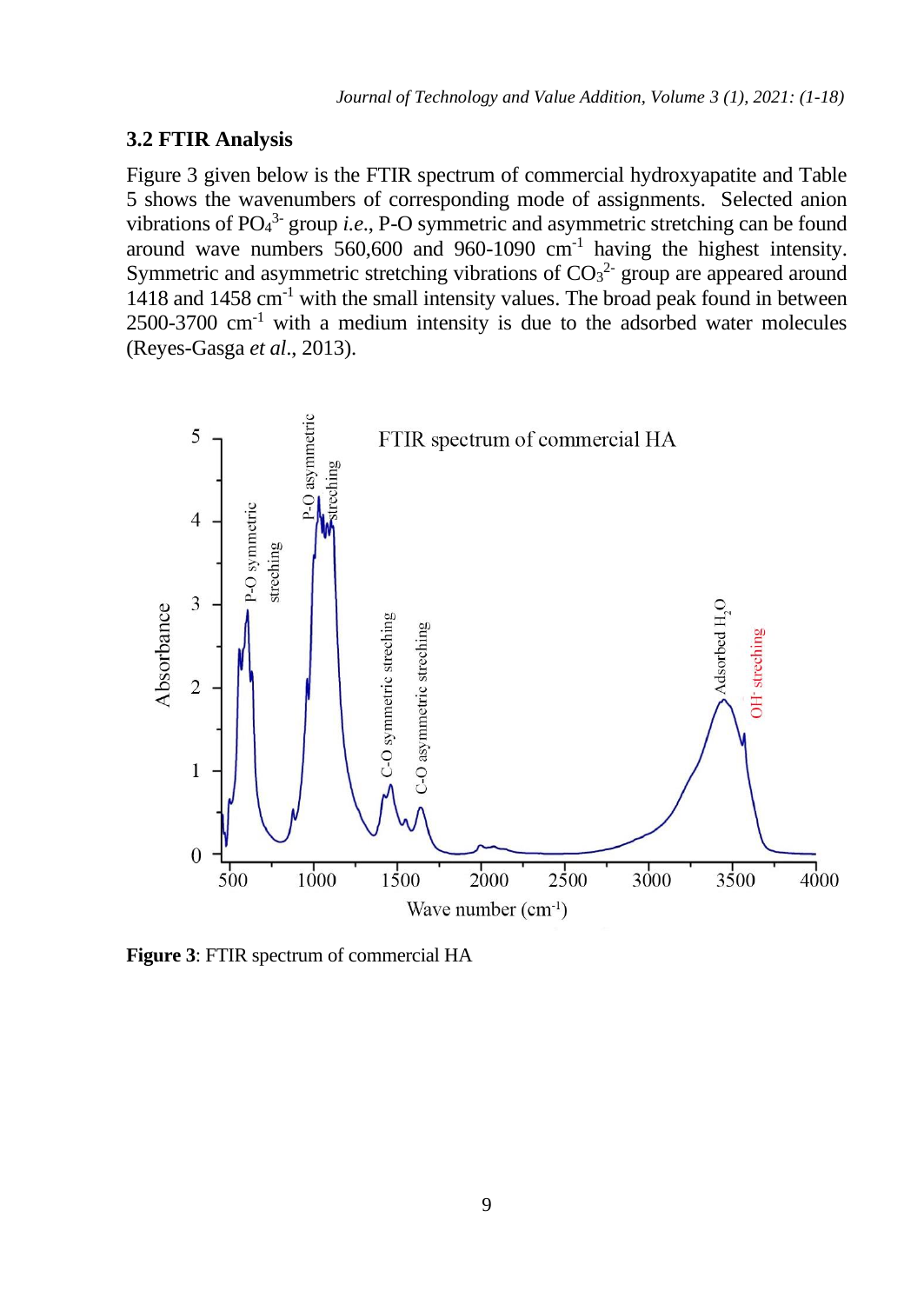Figure 4 shows the stacked FTIR spectrums of commercial, unsintered and sintered HA. It is clearly obvious that after sintering clarity of the peaks have increased and  $CO<sub>3</sub><sup>2</sup>$  and adsorbed water peaks have disappeared. The peak at 3572 cm<sup>-1</sup> is due to the stretching mode of ionic OH- which is crucial in conforming the structure of Ca5(PO4)3(OH)<sup>2</sup> (Berzina-Cimdina and Borodajenco., 2012).

|                               | Vibrational mode              | Wave number $(cm^{-1})$ |
|-------------------------------|-------------------------------|-------------------------|
|                               | P-O symmetric stretching      | 560, 600                |
| PO <sub>4</sub> <sup>3</sup>  | P-O asymmetric stretching     | 960, 1039, 1090         |
|                               | P-O bending                   | 565                     |
| H <sub>2</sub> O              | adsorbed water                | $2500 - 3700$           |
|                               | O -H bending                  | 1640                    |
| OH <sup>-</sup>               | vibration                     | 630                     |
|                               | stretching                    | 3572                    |
| HPO <sub>4</sub> <sup>2</sup> | stretching                    | 875                     |
|                               | $C = O$ stretching            | 875                     |
| CO <sub>3</sub> <sup>2</sup>  | $C - O$ symmetric stretching  | 1418                    |
|                               | $C - O$ asymmetric stretching | 1458                    |

**Table 5:** Characteristic FTIR absorption bands of Hydroxyapatite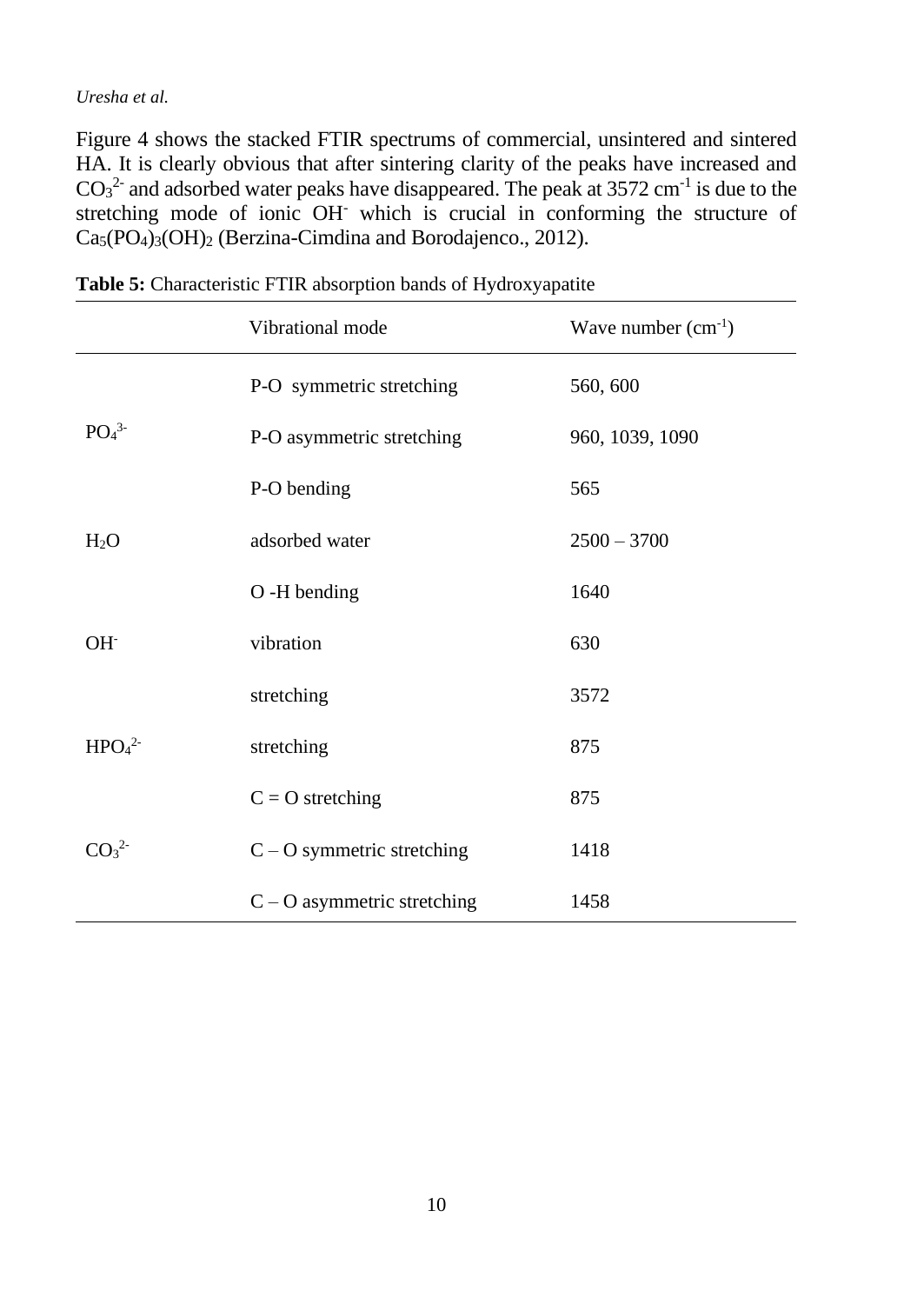

**Figure 4:** FTIR spectrums of commercial, unsintered and sintered HA

### **3.3 XRD Analysis**

The powder X-Ray Diffraction spectrums of commercial, unsintered and sintered HA are shown in Figure 5. These XRD measurements have clearly showed that crystallinity has increased when the hydroxyapatite was sintered at 800°C (Murugan *et at*., 2005). It shows very similar structure with the commercial HA. In all the spectra, a cluster of very sharp XRD peaks are found at 2θ of 32°-34° having more similar peaks for commercial and sintered HA.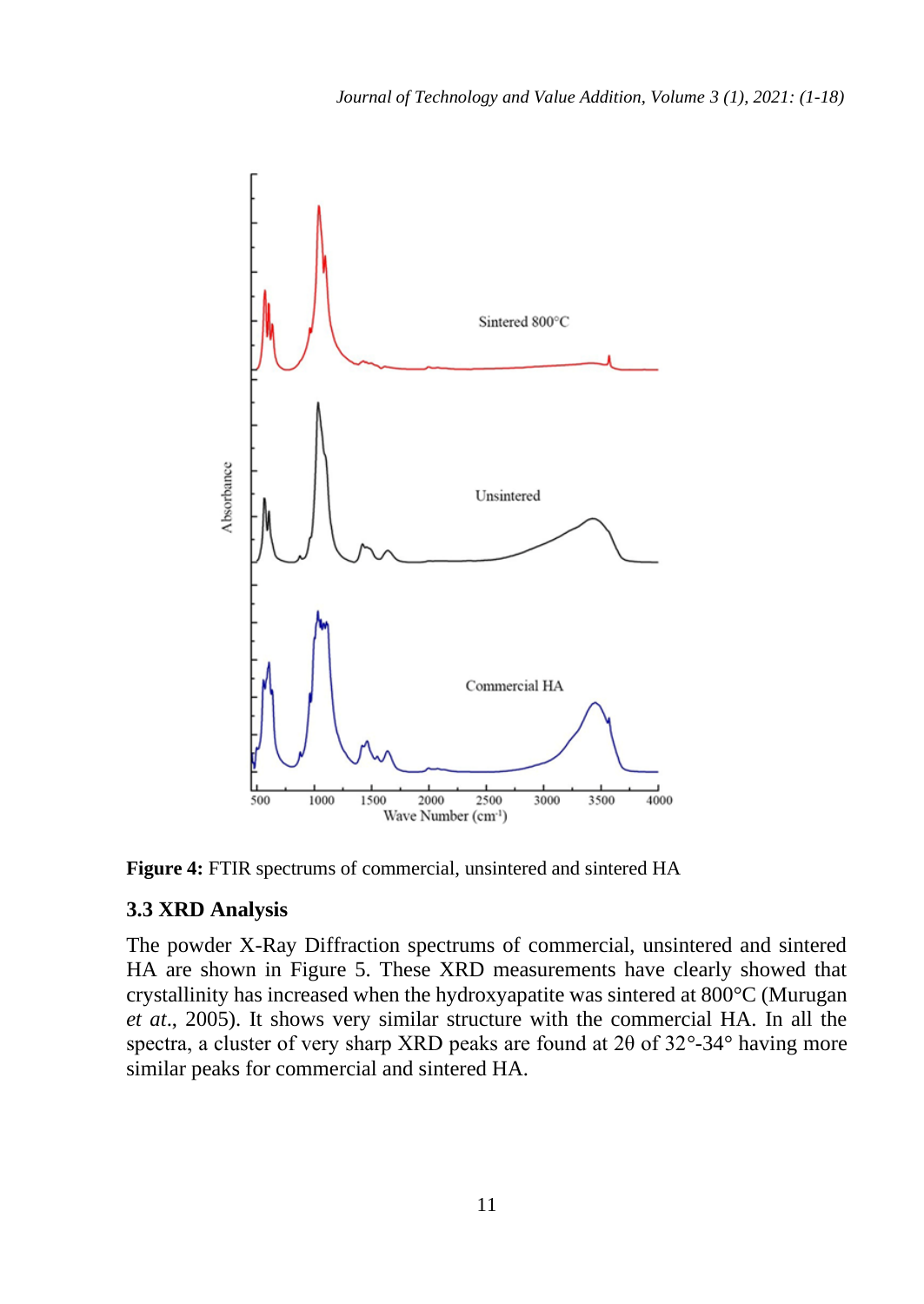

**Figure 5**: The XRD patterns of commercial, unsintered and sintered HA

#### **3.4 Particle Size Analysis**

Particle size of sintered HA was analyzed and found that the average particle size was 1518 nm. Figure 6 shows the graph of particle size distribution of sintered HA.



Figure 6: The graph of size distribution by intensity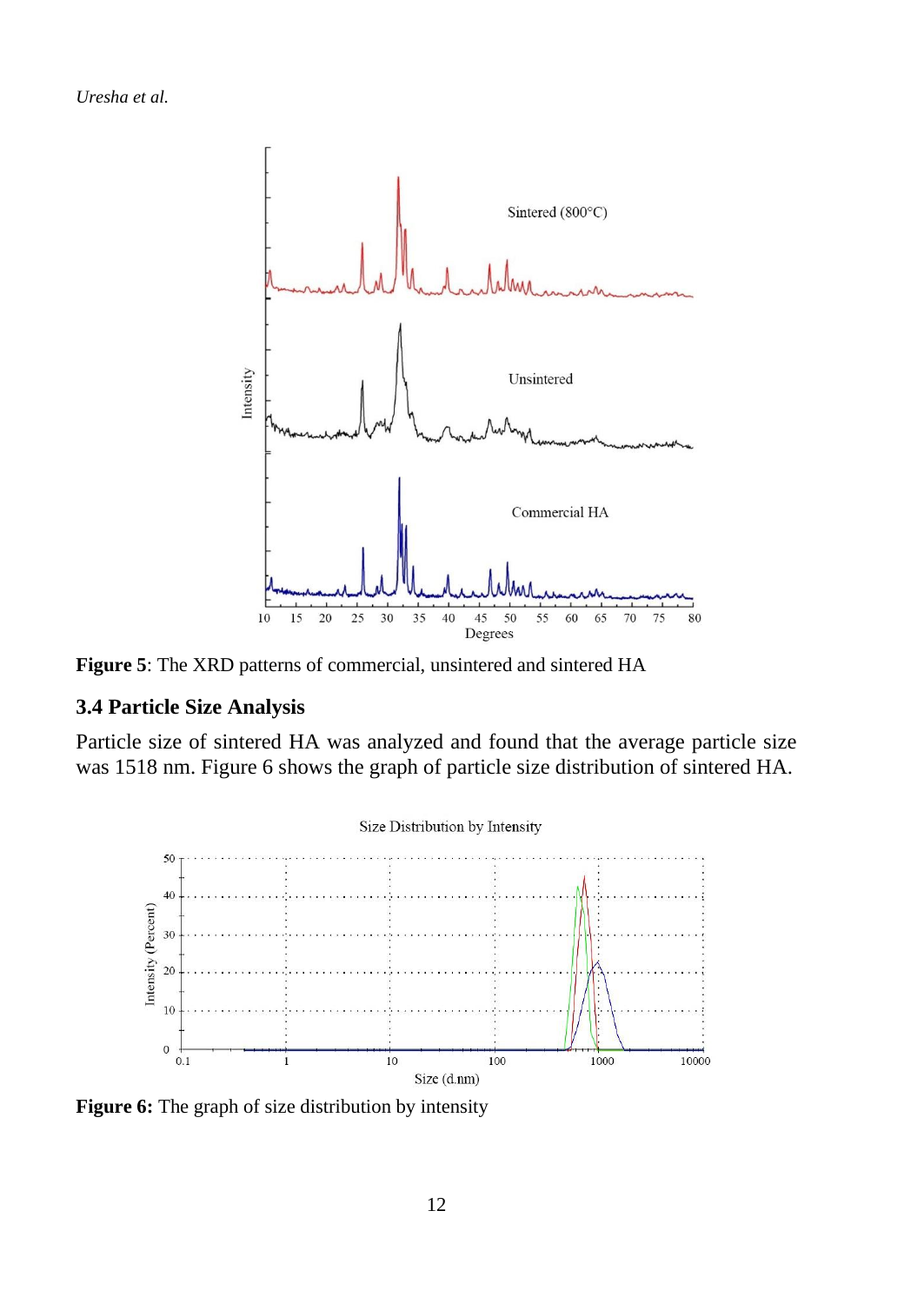The particle size gets increased after the sintering as the solid particles get fused at the elevated temperature. It has been recorded that the water-uptake and elution values of materials filled with nano-HA were higher than those of materials filled with micro-HA (Rodríguez *et al*., 2019). Nano-size particles have a large interface for interaction with the matrix, but they also have a high surface-excess energy. When nano-HA was used as reinforcing filler, the high repulsion forces generated in the interface leads to the formation of agglomerates which were heterogeneous. Further they have found that the mesoporous agglomerates formed by the HA nanoparticles had a highly hygroscopic nature and retained adsorbed water (Saghiri *et al*., 2015). Therefor the particle size of the HA filler obtained in the study is ideal for the zinc phosphate dental cement since a dental filling material should have very low water-up take and elution properties.

### **3.5 Mechanical Characterization**

Mechanical properties of a dental filling material are very crucial because it is directly affect the grinding function of the filled tooth. This is a particle reinforced composite material where HA filler (dispersed phase) is dispersed in zinc phosphate matrix (continuous phase). Several factors such as properties and relative amounts of the constituent phase and geometry of the dispersed phase (shape, size, distribution and concentration) affect the mechanical properties of a composite. Strength depends on the strong bonding of the particle-matrix interface (Suh *et al*., 2009). These reinforcing particles tend to restrain movement of the matrix phase in the vicinity of each particle. In essence, the matrix transfers some of the applied stress to the particles, which bear a fraction of the load. The degree of reinforcement or improvement of mechanical behavior depends on strong bonding at the matrix– particle interface (Belli *et al*., 2014).

When the powder mixture is mixed with the liquid mixture an exothermic acid base reaction is taken place and as a result, hard cement is formed. The reaction is as follows.

$$
3ZnO + 2 H_3PO_4 + H_2O \rightarrow Zn_3(PO_4)_2.4H_2O
$$
 2

Phosphoric acid attacks the surface of the particles and release Zn ions into the reaction medium. Aluminum forms complexes with phosphoric acid forming zinc alumino phosphate gel. This cementation process and handling time is affected by powder/ liquid ratio and particle size (Jabri *et al*., 2012). When particle size is decreasing setting time also decreases (faster cementation). However, small particle size causes handling difficulties.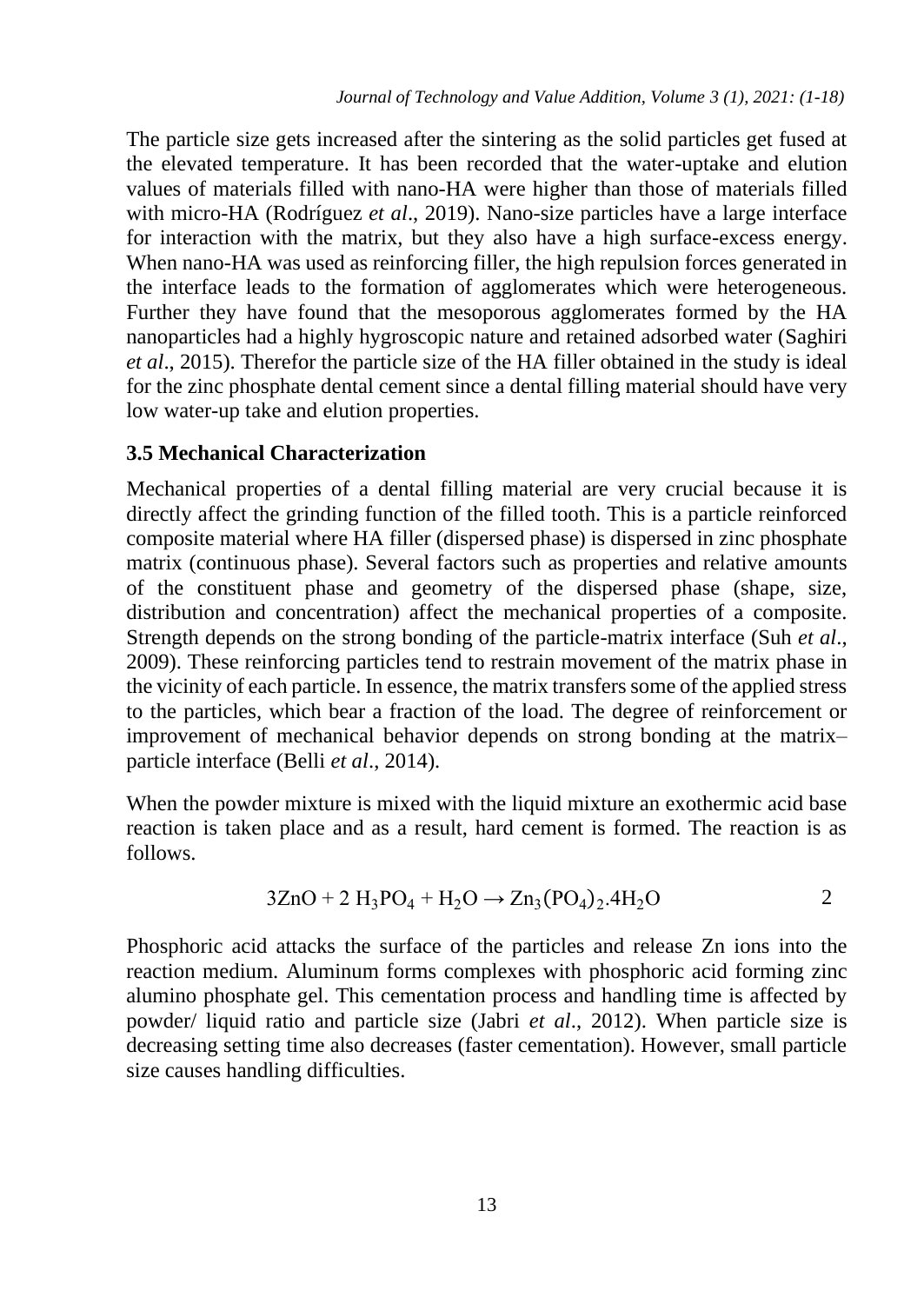| HA wt%<br>Test                      | 0%    | 1%    | 2%    | 5%    | 10%   | 20%   | 50%   |
|-------------------------------------|-------|-------|-------|-------|-------|-------|-------|
| Compressive Strength<br>(CS)        | 43.24 | 43.36 | 48.34 | 59.32 | 66.85 | 61.35 | 44.22 |
| Diametral Tensile<br>strength (DTS) | 11.88 | 10.5  | 12.12 | 12.64 | 18.88 | 13.53 | 12.56 |

**Table 6:** The values obtained for CS and DTS



**Figure 7:** The graphical representation of CS and DTS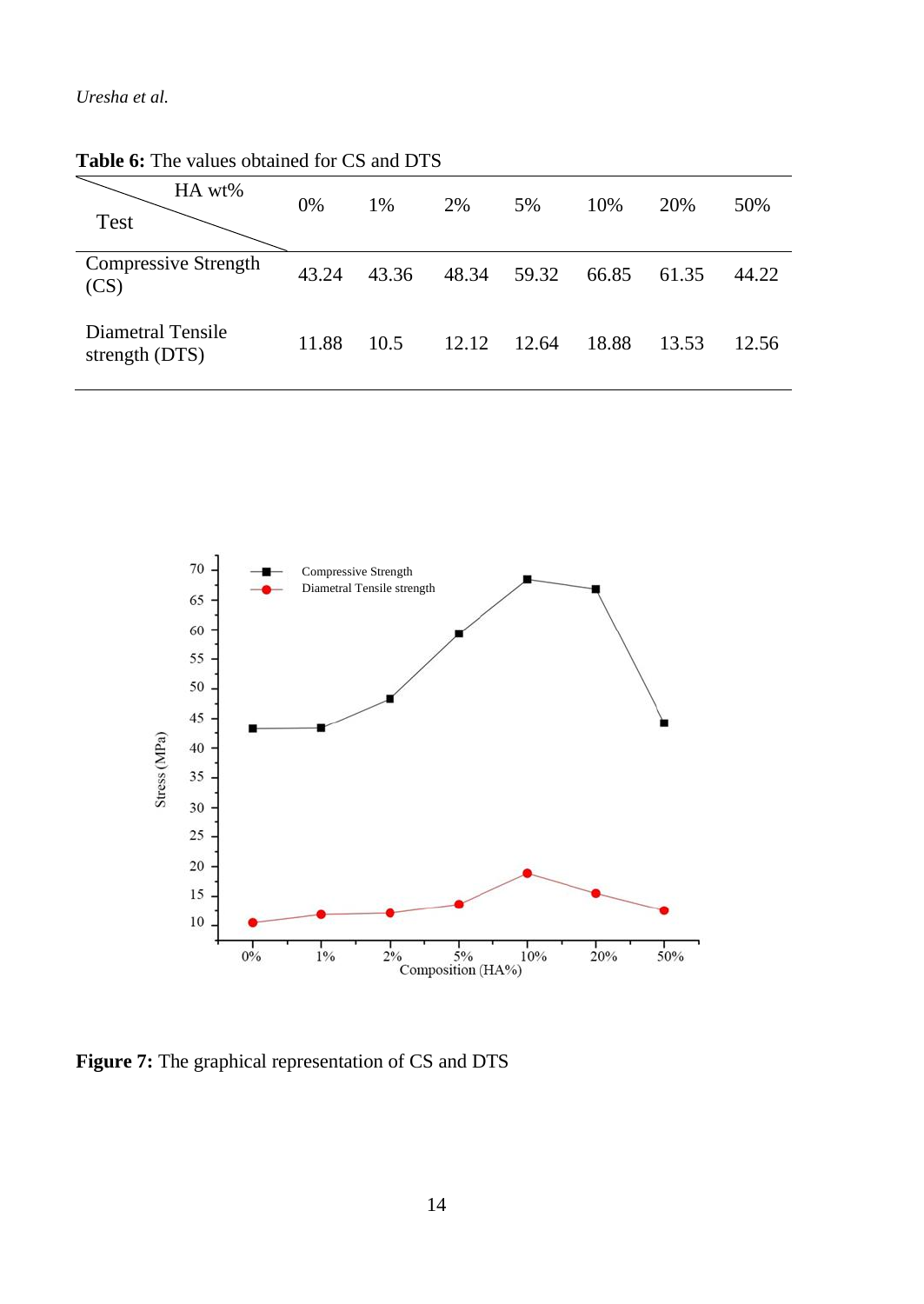The values obtained for the CS and DTS are shown in Figure 7 and extracted numbers are included in the Table 6. According the results, CS has gradually increased with the increasing of filler percentage reaching its maximum value of 66.85 MPa at 10% and decreases slowly. Previous study showed that CS of zinc phosphate dental cement is in the range of  $50 - 110$  MPa and DTS is around 5.5 MPa (Fleming *et al*., 1999).

With increase of the filler volume the working time also increases which led to a homogeneous mixture with minimizing of voids and heterogeneous agglomerates. Voids initiate the cracks and their propagation which ultimately cause the material failure (Hilfi *et al*., 2019). This is due to the reduction of ZnO amount to react with phosphoric acid. A similar pattern was also observed for the DTS values showing the highest value (18.88 MPa) at 10% of HA. This is because HA added Zinc Phosphate cement has a lower Diametral Tensile Strength than Compressive strength because ceramics are great at bearing compression but weak under tension.

### **3.6 Elution Test**

Table 7 and Figure 8 bellow show the numerical and graphical representation of the data obtained in elution test respectively. When the HA filler ratio is increased the elution, percentage has gradually decreased up to 10% and has then increased. The similar behavior is observed for both aqueous lactic acid solutions of pH 3 and 5. However, acid solutions show higher values compared to water (pH 7).

| Tuon II valuos opaaniot hom pluuon tost                                          |    |       |  |    |     |      |     |  |
|----------------------------------------------------------------------------------|----|-------|--|----|-----|------|-----|--|
| Test HA wt %                                                                     |    |       |  |    |     |      |     |  |
|                                                                                  | 0% | 1% 2% |  | 5% | 10% | 20\% | 50% |  |
| Water (P <sup>H</sup> 7) 7.9605 7.1915 5.2742 3.8266 2.4159 6.1520 9.5307        |    |       |  |    |     |      |     |  |
| Lactic acid (P <sup>H</sup> 5) 8.9050 7.6118 6.2440 4.6427 3.0377 6.5540 10.0987 |    |       |  |    |     |      |     |  |
| Lactic acid (P <sup>H</sup> 3) 9.6721 8.8746 7.0197 5.0578 3.8915 6.8050 11.1765 |    |       |  |    |     |      |     |  |

**Table 7:** Values obtained from elution test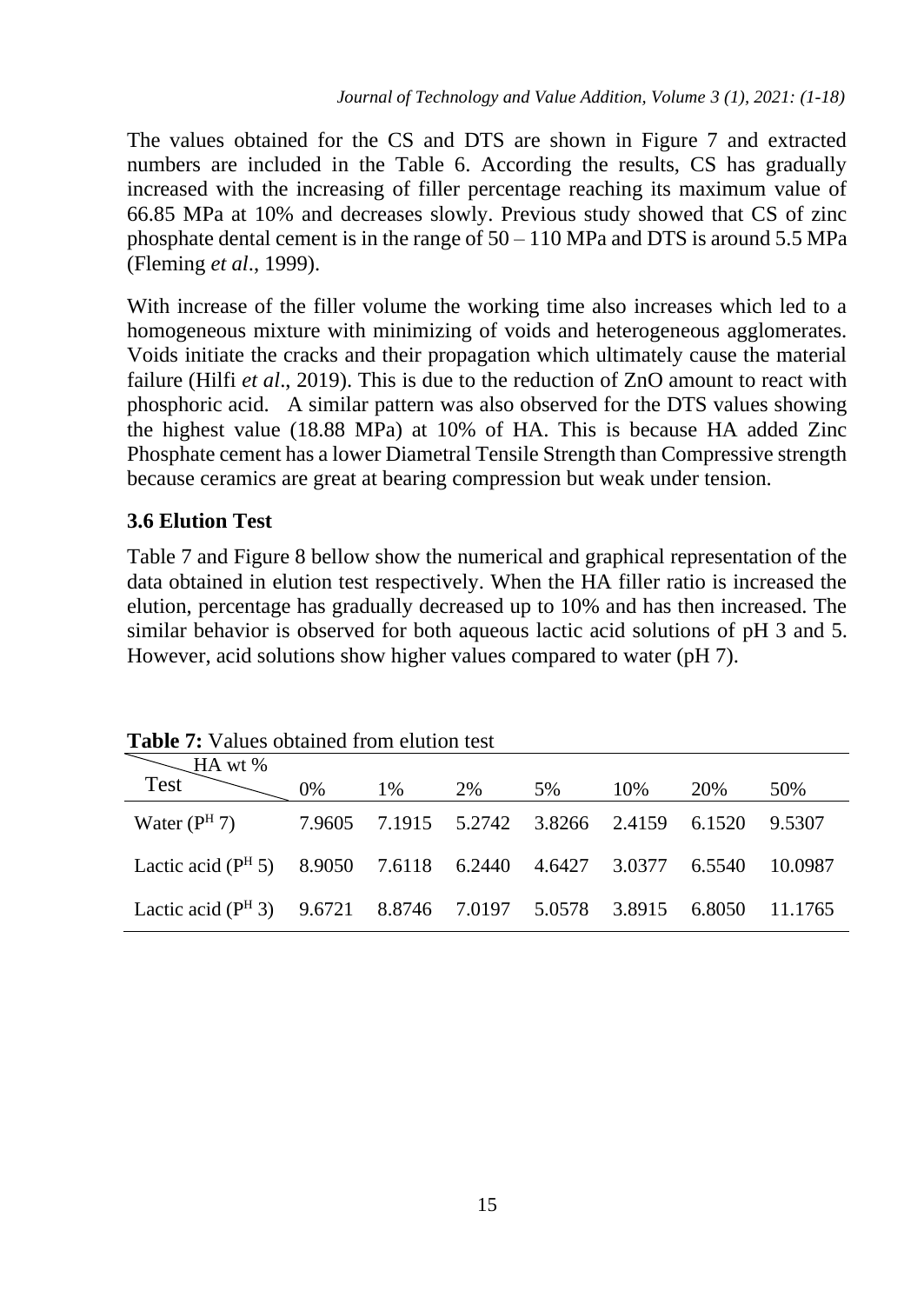

**Figure 8:** The graphical representation of data obtained in elution test

Having a relatively lower elution percentage with 10% HA is highly favorable for the durability of the dental fillings inside the oral cavity. In generally, there are considerable pH and temperature fluctuations due the food we consume inside the oral cavity. The enamel starts to degrade when pH value drops below 5.5 (Piwowarczyk and Lauer *et al*., 2003). Dental plaque is naturally formed on the surface of the enamel by bacteria that ferment the remaining sugar molecules on the surface of the teeth. They produce lactic acid that causes the enamel degradation. In our results, it showed that developed dental filling has also better resistance against acid elution.

### **4. Conclusions**

Finally, it can be concluded that there is a possibility to incorporate Hydroxyapatite synthesized from *Crassostrea madrasensis* oyster shells into Zinc Phosphate dental cement. The XRD and XRF analysis of synthesized HA showed more similar structure and chemical composition respectively with the commercial HA. Our FTIR results of synthesized HA confirmed that the availability of characteristic vibrational modes related to the structure of  $Ca<sub>5</sub>(PO<sub>4</sub>)<sub>3</sub>(OH)<sub>2</sub>$ . Among prepared different compositions, composite having 10% HA has showed better mechanical properties and lowest elution percentage in all three solutions.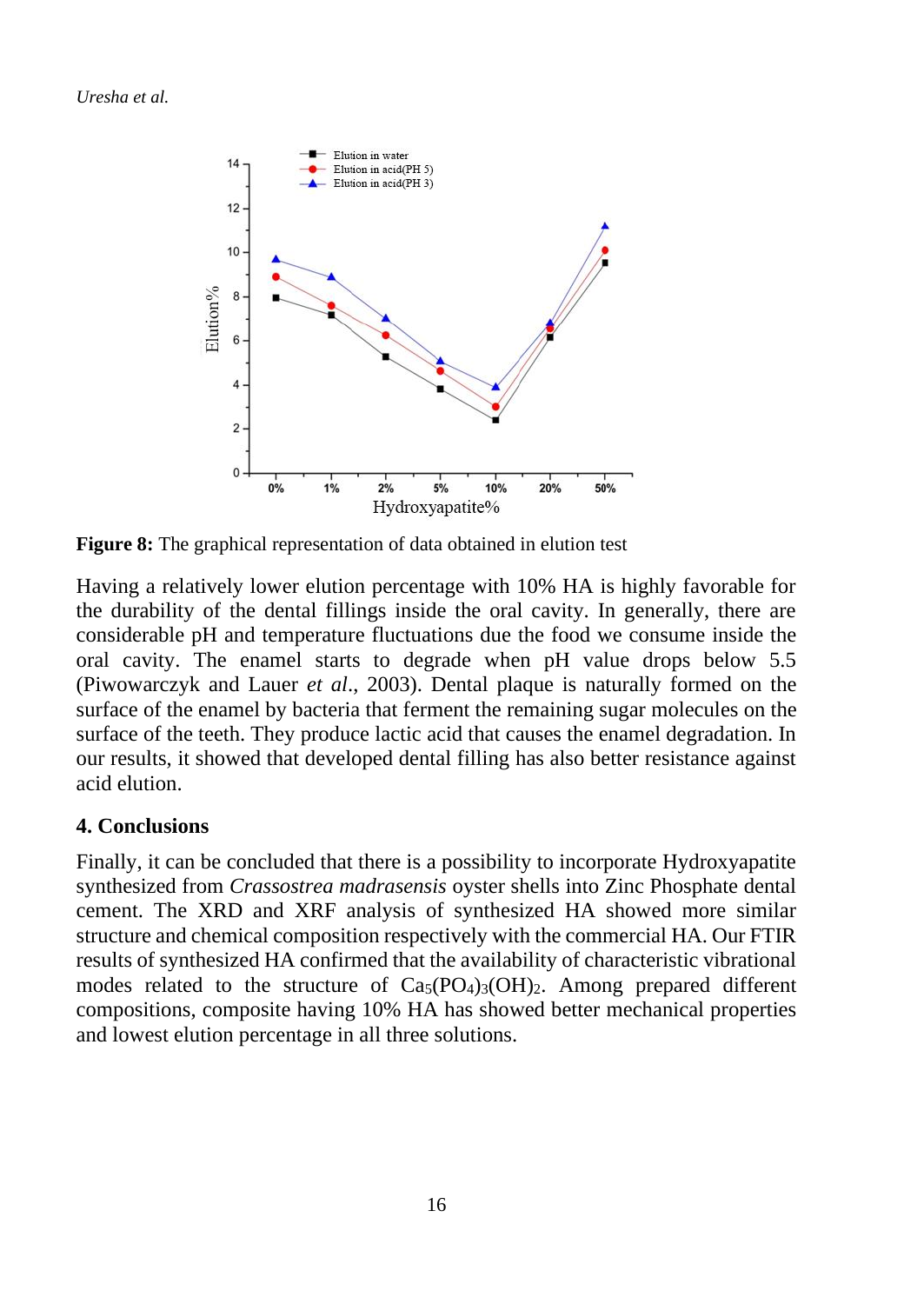#### **5. References**

- Abdulrahman, I., Tijani, H.I., Mohammed, B.A., Saidu, H., Yusuf, H., Ndejiko, J.M. and Mohammed, S., (2014). From garbage to biomaterials: an overview on egg shellbased hydroxyapatite. *Journal of Materials*, 802467.
- Belli, R., Kreppel, S., Petschelt, A., Hornberger, H., Boccaccini, A.R. and Lohbauer, U., (2014). Strengthening of dental adhesives via particle reinforcement. *Journal of the mechanical Behavior of Biomedical Materials*, 37, 100-108.
- Berzina-Cimdina, L. and Borodajenko, N., (2012). Research of calcium phosphates using Fourier transform infrared spectroscopy. *Infrared Spectroscopy-Materials Science, Engineering and Technology*, 12, 251-263.
- Cariou, E., Guivel, C., La, C., Lenta, L. and Elliot, M., (2017). Lead accumulation in oyster shells, a potential tool for environmental monitoring. *Marine pollution bulletin*, 125, 19-29.
- Fleming, G.J.P., Marquis, P.M. and Shortall, A.C.C., (1999). The influence of clinically induced variability on the distribution of compressive fracture strengths of a handmixed zinc phosphate dental cement. *Dental Materials*, 15, 87-97.
- Fleming, G.J.P., Shelton, R.M., Landini, G. and Marquis, P.M., (2001). The influence of mixing ratio on the toughening mechanisms of a hand-mixed zinc phosphate dental cement. *Dental Materials*, 17, 14-20.
- Hilfi, S.A., AlBadr, R.M. and Ziadan, K.M., (2019). Physical-mechanical properties of dental composites by addition oyster shell powder as fillers. *Basrah Journal of Science*, 37,103-112.
- Jabri, M., Mejdoubi, E., El Gadi, M. and Hammouti, B., (2012). Optimization of hardness and setting time of dental zinc phosphate cement using a design of experiments. *Arabian Journal of Chemistry*, 5, 347-351.
- Jamarun, N., Azharman, Z., Arief, S., Sari, T.P., Asril, A. and Elfina, S., (2015). Effect of temperature on synthesis of hydroxyapatite from limestone. *Rasayan J. Chem*, 8, 133-137.
- Kantharia, N., Naik, S., Apte, S., Kheur, M., Kheur, S. and Kale, B., (2014). Nanohydroxyapatite and its contemporary applications. *Bone*, 34, 1-71.
- Morgan, H., Wilson, R.M., Elliott, J.C., Dowker, S.E.P. and Anderson, P., (2000). Preparation and characterization of monoclinic hydroxyapatite and its precipitated carbonate apatite intermediate. *Biomaterials*, *21*, 617-627.
- Murugan, R. and Ramakrishna, S., (2005). Crystallographic study of hydroxyapatite bioceramics derived from various sources. *Crystal Growth & Design*, 5, 111-112.
- Piwowarczyk, A. and Lauer, H.C., (2003). Mechanical properties of luting cements after water storage. *Operative dentistry*, 28, 535-542.